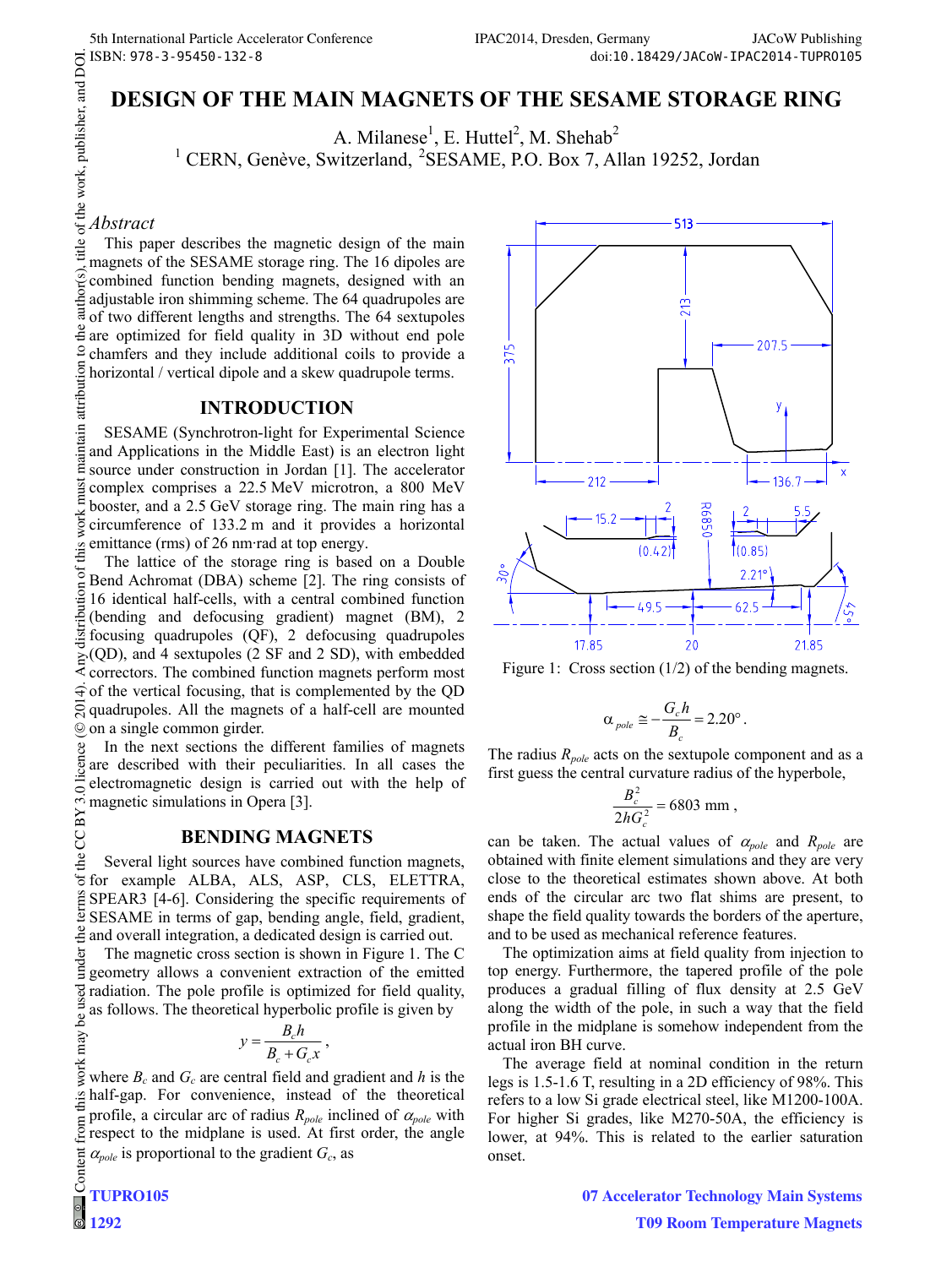As for the 3D design, the magnets are curved and with parallel end plates. The termination of the poles is important, as it drives the edge effects at the entrance / exit of the magnets, in a region particularly affected by saturation. Similar combined function magnets of other synchrotron sources have adopted different strategies for the pole ends. In ELETTRA, for example, the poles were machined in a vertical lathe; then, individual shims embedded in a brass holder were added after magnetic measurements [6]. In ALBA and CLS, a chamfer including a pole face rotation was used [4,5]. Here we propose a hybrid solution, based on three stacks of shims to be accommodated in a cut-out of the end plate. The vertical height of the shims is 20 mm and up to 20 shims (1 mm each) can be stacked, as shown in Figure 2. This allows individual shimming as an extra mean to attain magnet-to-magnet reproducibility and integrated field quality, in particular sextupole component. On the other hand, the step-like profile approximates an inclined chamfer (including a pole face rotation), to achieve the desired field and gradient distribution in 3D, also in the end regions of the magnet.



Figure 2: End pole shimming of the bending magnets.

|  | Table 1: Main Parameters of the Combined    |  |  |
|--|---------------------------------------------|--|--|
|  | Function Bending Magnets, 2.5 GeV Operation |  |  |

| Number of magnets                 | 16                          |
|-----------------------------------|-----------------------------|
| Bending radius [mm]               | 5729.58                     |
| Bending angle [deg]               | 22.5                        |
| Central field [T]                 | 1.455                       |
| Field gradient $[T/m]$            | $-2.79$                     |
| Central vertical gap (total) [mm] | 40                          |
| Magnetic length [mm]              | 2250                        |
| Current [A]                       | 494                         |
| Number of turns (total)           | 96                          |
| Conductor size [mm]               | $13 \times 11, \emptyset 6$ |
| Current density $[A/mm^2]$        | 4.3                         |
| Number of pancakes                | 8                           |
| Resistance (total) $[m\Omega]$    | 83                          |
| Inductance (total) [mH]           | 145                         |
| Power [kW]                        | 20.2                        |
| Water temperature rise $[°C]$     | 10                          |
| Pressure drop [bar]               | 7.0                         |
| Flow rate / magnet [l/min]        | 29.0                        |



The main parameters of the bending magnets are summarized in Table 1. As material for the magnetic yoke, 1 mm thick electrical steel with low Si content, grade M1400-100A, is used for the laminations, and pure iron for the end plates. All 16 dipoles are connected in series and powered by a single power converter.

## **QUADRUPOLES**

Considering the requirements in terms of strength and apertures, the QF and QD quadrupoles can use the same lamination geometry (Figure 3). The pole tip geometry is made of a circular arc and of straight lines. A segment parallel to the midplane is included to ease precise assembly and dimensional checks. A 0.5 mm fillet (not shown in the sketch) is added in all corners.



Figure 3: Cross section  $(1/8)$  of the quadrupoles with detail of the pole tip geometry.

| Table 2: Main Parameters of the Quadrupoles $@$ 2.5 GeV |  |  |
|---------------------------------------------------------|--|--|
|                                                         |  |  |

|                                | ОF   | ЭD                                 |
|--------------------------------|------|------------------------------------|
| Number of magnets              | 32   | 32                                 |
| Field gradient $[T/m]$         | 16.5 | $-7.6$                             |
| Aperture radius [mm]           |      | 35                                 |
| Field at pole tip [T]          | 0.58 | 0.27                               |
| Magnetic length [mm]           | 308  | 135                                |
| Current [A]                    | 238  | 195                                |
| Number of turns (per pole)     | 34   | 19                                 |
| Conductor size [mm]            |      | $8.5 \times 8.5$ , $\varnothing$ 4 |
| Current density $[A/mm^2]$     | 4.0  | 3.3                                |
| Resistance (total) $[m\Omega]$ | 38   | 12                                 |
| Inductance (total) [mH]        | 21   | 3                                  |
| Power [kW]                     | 2.1  | 0.4                                |
| Water temperature rise $[°C]$  | 5    | 5                                  |
|                                |      |                                    |
| Pressure drop [bar]            | 5.0  | 5.0                                |

The pole tip geometry is optimized in 2D for field quality. The first allowed harmonics – in units of  $10^{-4}$  with respect to the main field, and at a radius of 24 mm – are  $b_6 = 0.1$ ,  $b_{10} = 0.2$  and  $b_{14} = 0.4$ . In 3D a 45° chamfer is